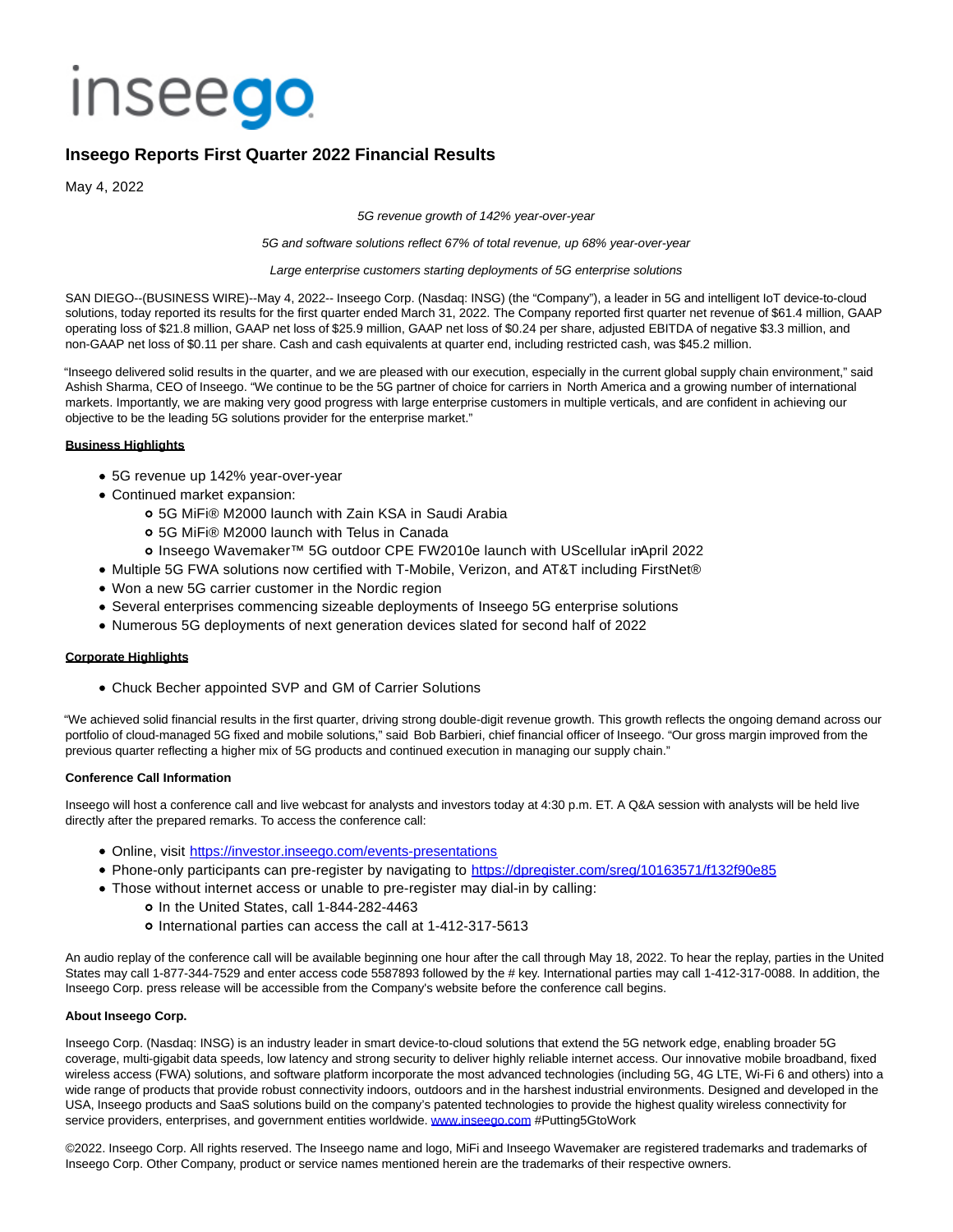### **Cautionary Note Regarding Forward-Looking Statements**

Some of the information presented in this news release may constitute forward-looking statements within the meaning of the Private Securities Litigation Reform Act of 1995. In this context, forward-looking statements often address expected future business and financial performance and often contain words such as "may," "estimate," "anticipate," "believe," "expect," "intend," "plan," "project," "will" and similar words and phrases indicating future results. The information presented in this news release related to our future business outlook, the future demand for our products, as well as other statements that are not purely statements of historical fact, are forward-looking in nature. These forward-looking statements are made on the basis of management's current expectations, assumptions, estimates and projections and are subject to significant risks and uncertainties that could cause actual results to differ materially from those anticipated in such forward-looking statements. We therefore cannot guarantee future results, performance or achievements. Actual results could differ materially from our expectations.

Factors that could cause actual results to differ materially from the Company's expectations include: (1) the future demand for wireless broadband access to data and asset management software and services; (2) the growth of wireless wide-area networking and asset management software and services; (3) customer and end-user acceptance of the Company's current product and service offerings and market demand for the Company's anticipated new product and service offerings; (4) increased competition and pricing pressure from participants in the markets in which the Company is engaged; (5) dependence on third-party manufacturers and key component suppliers worldwide; (6) the impact that new or adjusted tariffs may have on the cost of components or our products, and our ability to sell products internationally; (7) the impact of fluctuations of foreign currency exchange rates; (8) the impact of geopolitical instability and supply chain challenges on our ability to source components and manufacture our products; (9) unexpected liabilities or expenses; (10) the Company's ability to introduce new products and services in a timely manner, including the ability to develop and launch 5G products at the speed and functionality required by our customers; (11) litigation, regulatory and IP developments related to our products or components of our products; (12) dependence on a small number of customers for a significant portion of the Company's revenues and accounts receivable; (13) the Company's ability to raise additional financing when the Company requires capital for operations or to satisfy corporate obligations; (14) the Company's plans and expectations relating to acquisitions, divestitures, strategic relationships, international expansion, software and hardware developments, personnel matters, and cost containment initiatives, including restructuring activities and the timing of their implementations; (15) the global semiconductor shortage and any related price increases or supply chain disruptions, and (16) the potential impact of COVID-19 on the business.

These factors, as well as other factors set forth as risk factors or otherwise described in the reports filed by the Company with the SEC (available at [www.sec.gov\),](https://cts.businesswire.com/ct/CT?id=smartlink&url=http%3A%2F%2Fwww.sec.gov&esheet=52707335&newsitemid=20220504005380&lan=en-US&anchor=www.sec.gov&index=4&md5=3419c13b5ecf0f8d533754dea3129366) could cause actual results to differ materially from those expressed in the Company's forward-looking statements. The Company assumes no obligation to update publicly any forward-looking statements for any reason, even if new information becomes available or other events occur in the future, except as otherwise required pursuant to applicable law and our on-going reporting obligations under the Securities Exchange Act of 1934, as amended.

# **Non-GAAP Financial Measures**

Inseego Corp. has provided financial information in this news release that has not been prepared in accordance with GAAP. Adjusted EBITDA, non-GAAP net loss, non-GAAP net loss per share and non-GAAP operating costs and expenses exclude preferred stock dividends, share-based compensation expense, amortization of intangible assets purchased through acquisitions, amortization of discount and issuance costs related to the Company's 2025 Notes, fair value adjustments on derivative instruments, a one-time prior period adjustment related to unamortized debt discount and loss on debt extinguishment relating to the Company's 2022 Notes, and other non-recurring legal expenses. Adjusted EBITDA also excludes interest, taxes, depreciation and amortization (unrelated to acquisitions, the 2025 Notes), foreign exchange gains and losses, and other.

Adjusted EBITDA, non-GAAP net loss, non-GAAP net loss per share and non-GAAP operating costs and expenses are supplemental measures of our performance that are not required by, or presented in accordance with, GAAP. These non-GAAP financial measures have limitations as an analytical tool and are not intended to be used in isolation or as a substitute for operating expenses, net loss, net loss per share or any other performance measure determined in accordance with GAAP. We present these non-GAAP financial measures because we consider each to be an important supplemental measure of our performance.

Management uses these non-GAAP financial measures to make operational decisions, evaluate the Company's performance, prepare forecasts and determine compensation. Further, management believes that both management and investors benefit from referring to these non-GAAP financial measures in assessing the Company's performance when planning, forecasting and analyzing future periods. Share-based compensation expenses are expected to vary depending on the number of new incentive award grants issued to both current and new employees, the number of such grants forfeited by former employees, and changes in the Company's stock price, stock market volatility, expected option term and risk-free interest rates, all of which are difficult to estimate. In calculating non-GAAP financial measures, management excludes certain non-cash and one-time items in order to facilitate comparability of the Company's operating performance on a period-to-period basis because such expenses are not, in management's view, related to the Company's ongoing operating performance. Management uses this view of the Company's operating performance for purposes of comparison with its business plan and individual operating budgets and in the allocation of resources.

The Company further believes that these non-GAAP financial measures are useful to investors in providing greater transparency to the information used by management in its operational decision-making. The Company believes that the use of these non-GAAP financial measures also facilitates a comparison of our underlying operating performance with that of other companies in our industry, which use similar non-GAAP financial measures to supplement their GAAP results.

In the future, the Company expects to continue to incur expenses similar to the non-GAAP adjustments described above, and exclusion of these items in the presentation of our non-GAAP financial measures should not be construed as an inference that these costs are unusual, infrequent or non-recurring. Investors and potential investors are cautioned that there are material limitations associated with the use of non-GAAP financial measures as an analytical tool. The limitations of relying on non-GAAP financial measures include, but are not limited to, the fact that other companies, including other companies in our industry, may calculate non-GAAP financial measures differently than we do, limiting their usefulness as a comparative tool.

Investors and potential investors are encouraged to review the reconciliation of our non-GAAP financial measures contained within this news release with our GAAP financial results.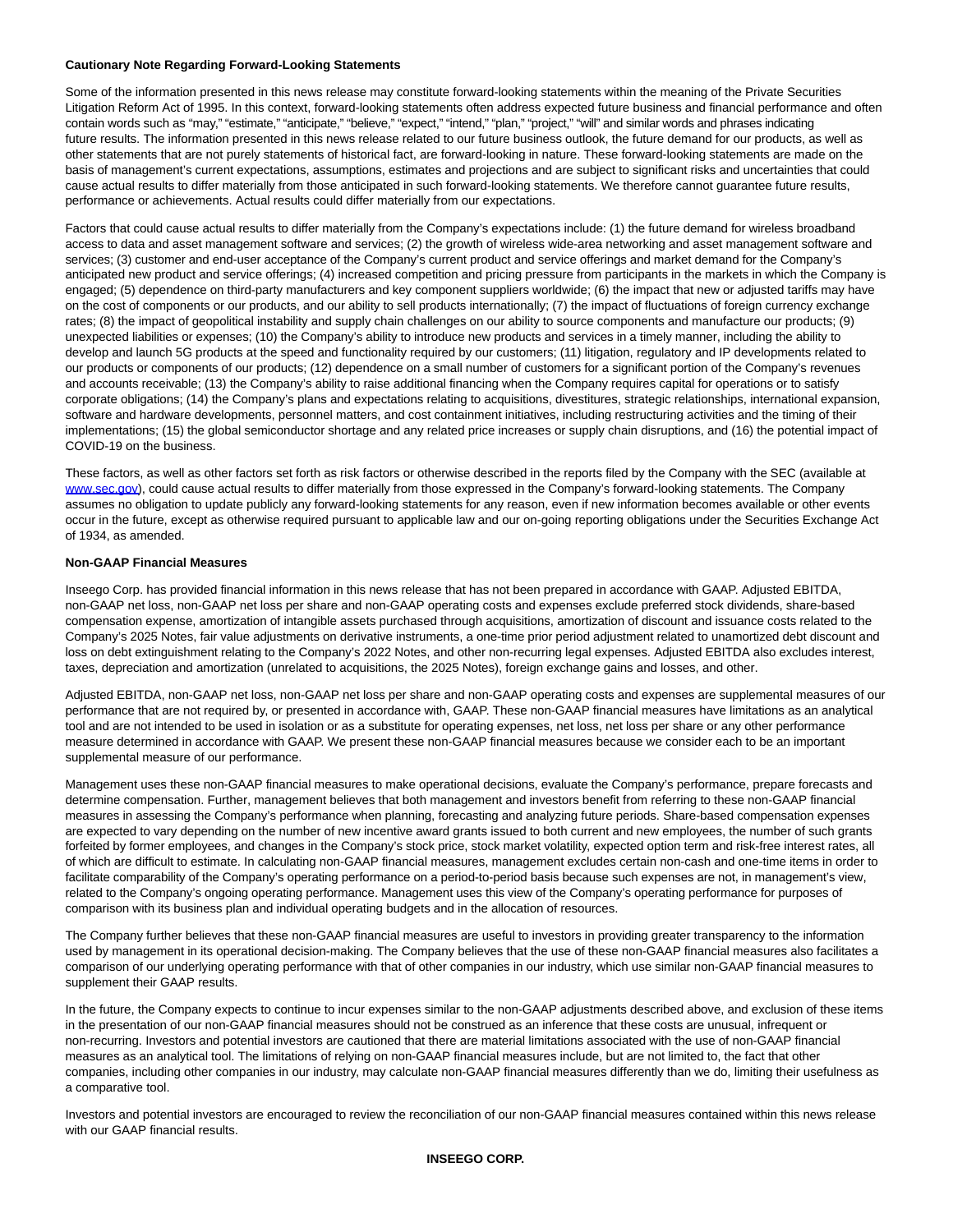# **CONDENSED CONSOLIDATED STATEMENTS OF OPERATIONS**

# (In thousands, except share and per share data)

(Unaudited)

|                                                                           | <b>Three Months Ended</b><br>March 31, |             |    |             |
|---------------------------------------------------------------------------|----------------------------------------|-------------|----|-------------|
|                                                                           |                                        | 2022        |    | 2021        |
| Net revenues:                                                             |                                        |             |    |             |
| IoT & Mobile Solutions                                                    | \$                                     | 54,505      | \$ | 42,959      |
| <b>Enterprise SaaS Solutions</b>                                          |                                        | 6,879       |    | 14,638      |
| Total net revenues                                                        |                                        | 61,384      |    | 57,597      |
| Cost of net revenues:                                                     |                                        |             |    |             |
| <b>IoT &amp; Mobile Solutions</b>                                         |                                        | 42,903      |    | 33,442      |
| <b>Enterprise SaaS Solutions</b>                                          |                                        | 3,233       |    | 5,682       |
| Total cost of net revenues                                                |                                        | 46,136      |    | 39,124      |
| Gross profit                                                              |                                        | 15,248      |    | 18,473      |
| Operating costs and expenses:                                             |                                        |             |    |             |
| Research and development                                                  |                                        | 18,560      |    | 14,555      |
| Sales and marketing                                                       |                                        | 9,773       |    | 11,004      |
| General and administrative                                                |                                        | 8,238       |    | 8,644       |
| Amortization of purchased intangible assets                               |                                        | 444         |    | 466         |
| Total operating costs and expenses                                        |                                        | 37,015      |    | 34,669      |
| Operating loss                                                            |                                        | (21, 767)   |    | (16, 196)   |
| Other (expense) income:                                                   |                                        |             |    |             |
| Loss on debt conversion and extinguishment, net                           |                                        | (450)       |    | (432)       |
| Interest expense, net                                                     |                                        | (2,923)     |    | (1, 845)    |
| Other (expense) income, net                                               |                                        | (405)       |    | 1,735       |
| Loss before income taxes                                                  |                                        | (25, 545)   |    | (16, 738)   |
| Income tax (benefit) provision                                            |                                        | (322)       |    | 221         |
| Net loss                                                                  |                                        | (25, 223)   |    | (16, 959)   |
| Less: Net income attributable to noncontrolling interests                 |                                        |             |    | (214)       |
| Net loss attributable to Inseego Corp.                                    |                                        | (25, 223)   |    | (17, 173)   |
| Series E preferred stock dividends                                        |                                        | (661)       |    | (867)       |
| Net loss attributable to common stockholders                              | $\boldsymbol{\$}$                      | (25, 884)   | \$ | (18,040)    |
| Per share data:                                                           |                                        |             |    |             |
| Net loss per common share:                                                |                                        |             |    |             |
| Basic and diluted                                                         | \$                                     | (0.24)      | \$ | (0.18)      |
| Weighted-average shares used in computation of net loss per common share: |                                        |             |    |             |
| Basic and diluted                                                         |                                        | 105,649,419 |    | 101,370,433 |

# **INSEEGO CORP. CONDENSED CONSOLIDATED BALANCE SHEETS**

(In thousands) (Unaudited)

| (Uriduulleu)                                 |      |           |      |              |  |
|----------------------------------------------|------|-----------|------|--------------|--|
|                                              |      | March 31, |      | December 31, |  |
|                                              | 2022 |           | 2021 |              |  |
| <b>ASSETS</b>                                |      |           |      |              |  |
| Current assets:                              |      |           |      |              |  |
| Cash and cash equivalents                    | \$   | 41,520    | \$   | 46,474       |  |
| Restricted cash                              |      | 3,661     |      | 3,338        |  |
| Accounts receivable, net                     |      | 21,723    |      | 26,781       |  |
| Inventories                                  |      | 37,474    |      | 37,402       |  |
| Prepaid expenses and other                   |      | 10,944    |      | 13,624       |  |
| Total current assets                         |      | 115,322   |      | 127,619      |  |
| Property, plant and equipment, net           |      | 7,828     |      | 8,102        |  |
| Rental assets, net                           |      | 4,713     |      | 4,575        |  |
| Intangible assets, net                       |      | 46,318    |      | 46,995       |  |
| Goodwill                                     |      | 21,922    |      | 20,336       |  |
| Right-of-use assets, net                     |      | 7,699     |      | 7,839        |  |
| Other assets                                 |      | 378       |      | 377          |  |
| Total assets                                 |      | 204,180   | \$   | 215,843      |  |
| <b>LIABILITIES AND STOCKHOLDERS' DEFICIT</b> |      |           |      |              |  |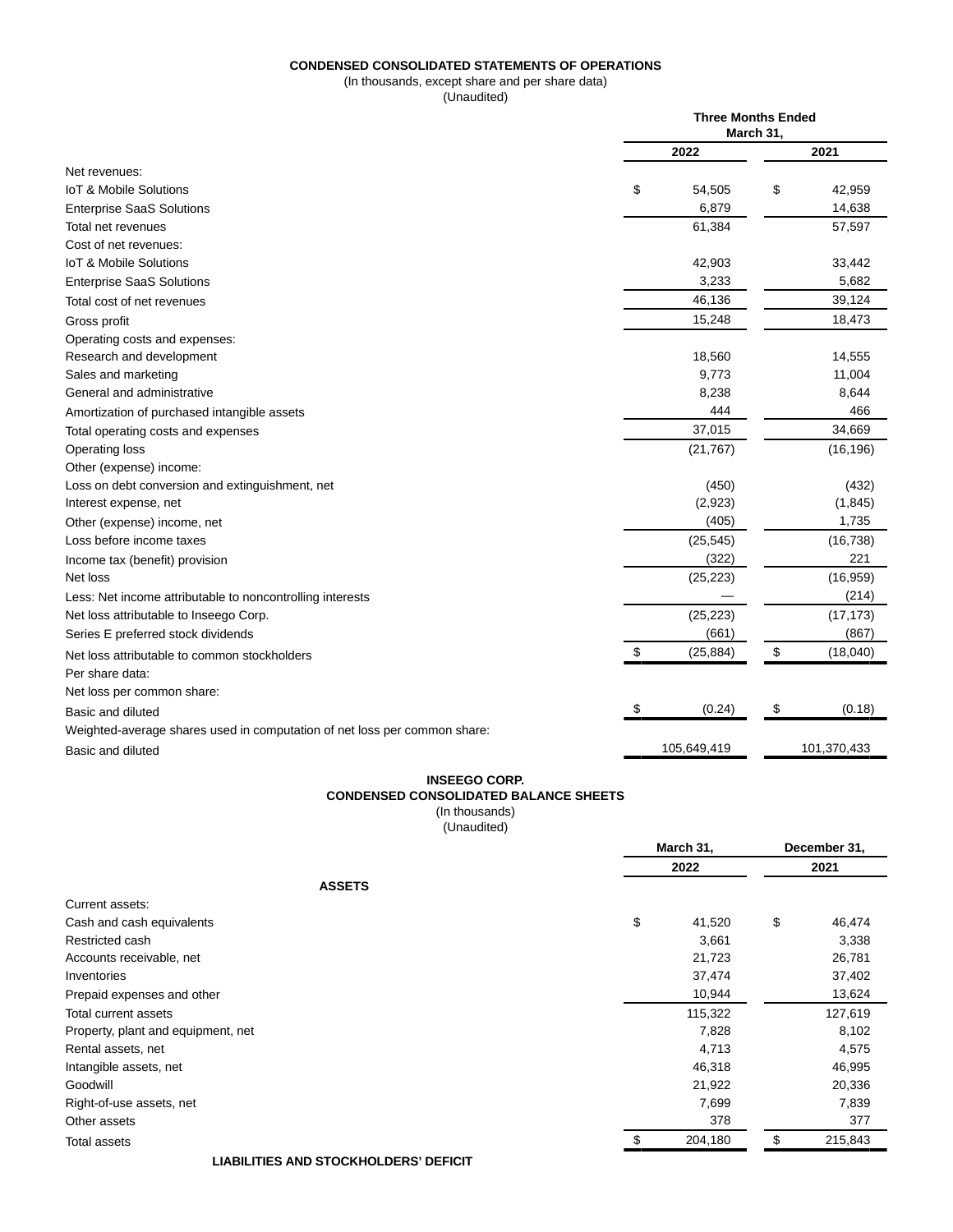| <b>Current liabilities:</b>                    |               |               |
|------------------------------------------------|---------------|---------------|
| Accounts payable                               | \$<br>40,096  | \$<br>48,577  |
| Accrued expenses and other current liabilities | 32,485        | 26,253        |
| <b>Total current liabilities</b>               | 72,581        | 74,830        |
| Long-term liabilities:                         |               |               |
| 2025 Notes, net                                | 157,629       | 157,866       |
| Deferred tax liabilities, net                  | 1,051         | 852           |
| Other long-term liabilities                    | 7,109         | 7,149         |
| <b>Total liabilities</b>                       | 238,370       | 240,697       |
| Commitments and contingencies                  |               |               |
| Stockholders' deficit:                         |               |               |
| Preferred stock                                |               |               |
| Common stock                                   | 107           | 105           |
| Additional paid-in capital                     | 784,267       | 770,619       |
| Accumulated other comprehensive loss           | (5,633)       | (8,531)       |
| Accumulated deficit                            | (812, 931)    | (787, 047)    |
| Total stockholders' deficit                    | (34, 190)     | (24, 854)     |
| Total liabilities and stockholders' deficit    | \$<br>204,180 | \$<br>215,843 |

# **INSEEGO CORP. CONDENSED CONSOLIDATED STATEMENTS OF CASH FLOWS** (In thousands)

(Unaudited)

|                                                                                                    | <b>Three Months Ended</b><br>March 31, |    |           |
|----------------------------------------------------------------------------------------------------|----------------------------------------|----|-----------|
|                                                                                                    | 2022                                   |    | 2021      |
| Cash flows from operating activities:                                                              |                                        |    |           |
| Net loss                                                                                           | \$<br>(25, 223)                        | \$ | (16, 959) |
| Adjustments to reconcile net loss to net cash provided by (used in) operating activities:          |                                        |    |           |
| Depreciation and amortization                                                                      | 7,243                                  |    | 6,230     |
| Fair value adjustment on derivative instrument                                                     | (609)                                  |    | (1,951)   |
| Provision for bad debts, net of recoveries                                                         | (14)                                   |    | 101       |
| Provision for excess and obsolete inventory                                                        | 247                                    |    | (173)     |
| Share-based compensation expense                                                                   | 11,199                                 |    | 9,098     |
| Amortization of debt discount and debt issuance costs                                              | 1,650                                  |    | 374       |
| Loss on debt conversion and extinguishment, net                                                    | 450                                    |    | 432       |
| Deferred income taxes                                                                              | 189                                    |    | 326       |
| Right-of-use assets                                                                                | 342                                    |    | 512       |
| Other                                                                                              |                                        |    | 107       |
| Changes in assets and liabilities, net of effects of divestiture:                                  |                                        |    |           |
| Accounts receivable                                                                                | 5,477                                  |    | 2,668     |
| Inventories                                                                                        | (355)                                  |    | (5, 414)  |
| Prepaid expenses and other assets                                                                  | 2,701                                  |    | 1,198     |
| Accounts payable                                                                                   | (10, 400)                              |    | (1,937)   |
| Accrued expenses, income taxes, and other                                                          | 6,819                                  |    | 6,898     |
| Operating lease liabilities                                                                        | (354)                                  |    | (537)     |
| Net cash (used in) provided by operating activities                                                | (638)                                  |    | 973       |
| Cash flows from investing activities:                                                              |                                        |    |           |
| Acquisition of noncontrolling interest                                                             |                                        |    | (116)     |
| Purchases of property, plant and equipment                                                         | (763)                                  |    | (1, 324)  |
| Proceeds from the sale of property, plant and equipment                                            |                                        |    | 21        |
| Additions to capitalized software development costs                                                | (3, 127)                               |    | (7, 977)  |
| Net cash used in investing activities                                                              | (3,890)                                |    | (9, 396)  |
| Cash flows from financing activities:                                                              |                                        |    |           |
| Net borrowing of bank and overdraft facilities                                                     | (54)                                   |    | 263       |
| Principal payments under finance lease obligations                                                 | (62)                                   |    |           |
| Proceeds from a public offering, net of issuance costs                                             |                                        |    | 29,428    |
| Principal repayments on financed other assets                                                      | (1,007)                                |    | (1,237)   |
| Proceeds from stock option exercises and employee stock purchase plan, net of taxes paid on vested |                                        |    |           |
| restricted stock units                                                                             | 63                                     |    | 1,093     |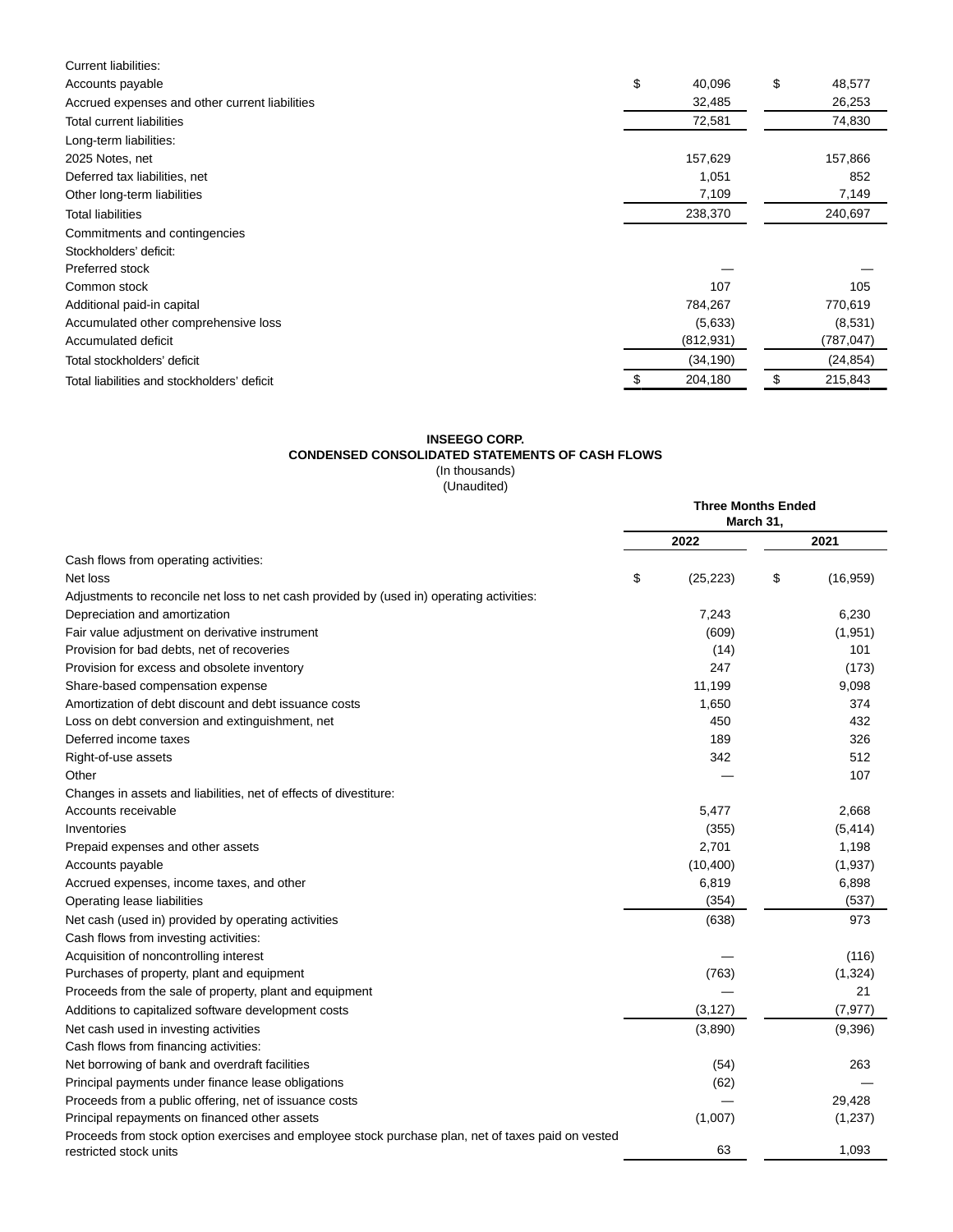| Net cash (used in) provided by financing activities                   | (1.060) | 29.547  |
|-----------------------------------------------------------------------|---------|---------|
| Effect of exchange rates on cash                                      | 957     | (1,589) |
| Net (decrease) increase in cash, cash equivalents and restricted cash | (4,631) | 19,535  |
| Cash, cash equivalents and restricted cash, beginning of period       | 49.812  | 40,015  |
| Cash, cash equivalents and restricted cash, end of period             | 45.181  | 59.550  |

# **INSEEGO CORP.**

# **Reconciliation of GAAP Net Loss Attributable to Common Shareholders to Non-GAAP Net Loss**

(In thousands, except per share data)

(Unaudited)

|                                                               | <b>Three Months Ended</b><br>March 31, 2022 |    |                                     |  |
|---------------------------------------------------------------|---------------------------------------------|----|-------------------------------------|--|
| GAAP net loss attributable to common shareholders             | <b>Net Loss</b>                             |    | <b>Net Loss Per</b><br><b>Share</b> |  |
|                                                               | \$<br>(25, 884)                             | \$ | (0.24)                              |  |
| Adjustments:                                                  |                                             |    |                                     |  |
| Preferred stock dividends <sup>(a)</sup>                      | 661                                         |    | 0.01                                |  |
| Share-based compensation expense                              | 11.199                                      |    | 0.10                                |  |
| Purchased intangibles amortization                            | 564                                         |    | 0.01                                |  |
| Debt discount and issuance costs amortization <sup>(b)</sup>  | 1,650                                       |    | 0.02                                |  |
| Fair value adjustment on derivative instrument <sup>(c)</sup> | (609)                                       |    | (0.01)                              |  |
| Loss on debt conversion and extinguishment <sup>(d)</sup>     | 450                                         |    |                                     |  |
| Other $(e)$                                                   | (109)                                       |    |                                     |  |
| Non-GAAP net loss                                             | (12,078)                                    | \$ | (0.11)                              |  |

(a) Includes accrued dividends on Series E Preferred Stock.

(b) Includes the debt discount and issuance costs amortization related to the 2025 Notes and a one-time prior period adjustment.

(c) Includes the fair value adjustment related to the Company's interest make-whole derivative instrument.

(d) Includes the loss on debt conversion and extinguishment related to prior period as a result of a one-time adjustment.

(e) Primarily includes a benefit recorded related to non-recurring legal settlements.

See "Non-GAAP Financial Measures" for information regarding our use of Non-GAAP financial measures.

# **INSEEGO CORP.**

**Reconciliation of GAAP Operating Costs and Expenses to Non-GAAP Operating Costs and Expenses**

Three Months Ended December 31, 2021

(In thousands) (Unaudited)

|                                             | <b>GAAP</b> |        | Share-based<br>compensation<br>expense |        | <b>Purchased</b><br>intangibles<br>amortization |     | <b>Non-GAAP</b> |        |
|---------------------------------------------|-------------|--------|----------------------------------------|--------|-------------------------------------------------|-----|-----------------|--------|
| Cost of net revenues                        |             | 46,136 |                                        | 1,415  | \$                                              | 120 | S               | 44,601 |
| Operating costs and expenses:               |             |        |                                        |        |                                                 |     |                 |        |
| Research and development                    |             | 18,560 |                                        | 4.070  |                                                 |     |                 | 14,490 |
| Sales and marketing                         |             | 9.773  |                                        | 2.043  |                                                 |     |                 | 7,730  |
| General and administrative                  |             | 8,238  |                                        | 3,671  |                                                 |     |                 | 4,567  |
| Amortization of purchased intangible assets |             | 444    |                                        |        |                                                 | 444 |                 |        |
| Total operating costs and expenses          | ጦ           | 37,015 |                                        | 9,784  | ß.                                              | 444 |                 | 26,787 |
| Total                                       |             |        |                                        | 11,199 | £.                                              | 564 |                 |        |

See "Non-GAAP Financial Measures" for information regarding our use of Non-GAAP financial measures.

# **INSEEGO CORP.**

# **Reconciliation of GAAP Net Loss Attributable to Common Shareholders to Adjusted EBITDA**

(In thousands)

(Unaudited)

|                                                    | <b>Three Months Ended</b><br>March 31, 2022 |
|----------------------------------------------------|---------------------------------------------|
| GAAP net loss attributable to common shareholders  | (25, 884)                                   |
| Preferred stock dividends <sup>(a)</sup>           | 661                                         |
| Income tax provision                               | (322)                                       |
| Depreciation and amortization                      | 7.243                                       |
| Share-based compensation expense                   | 11.199                                      |
| Fair value adjustment of derivative <sup>(b)</sup> | (609)                                       |